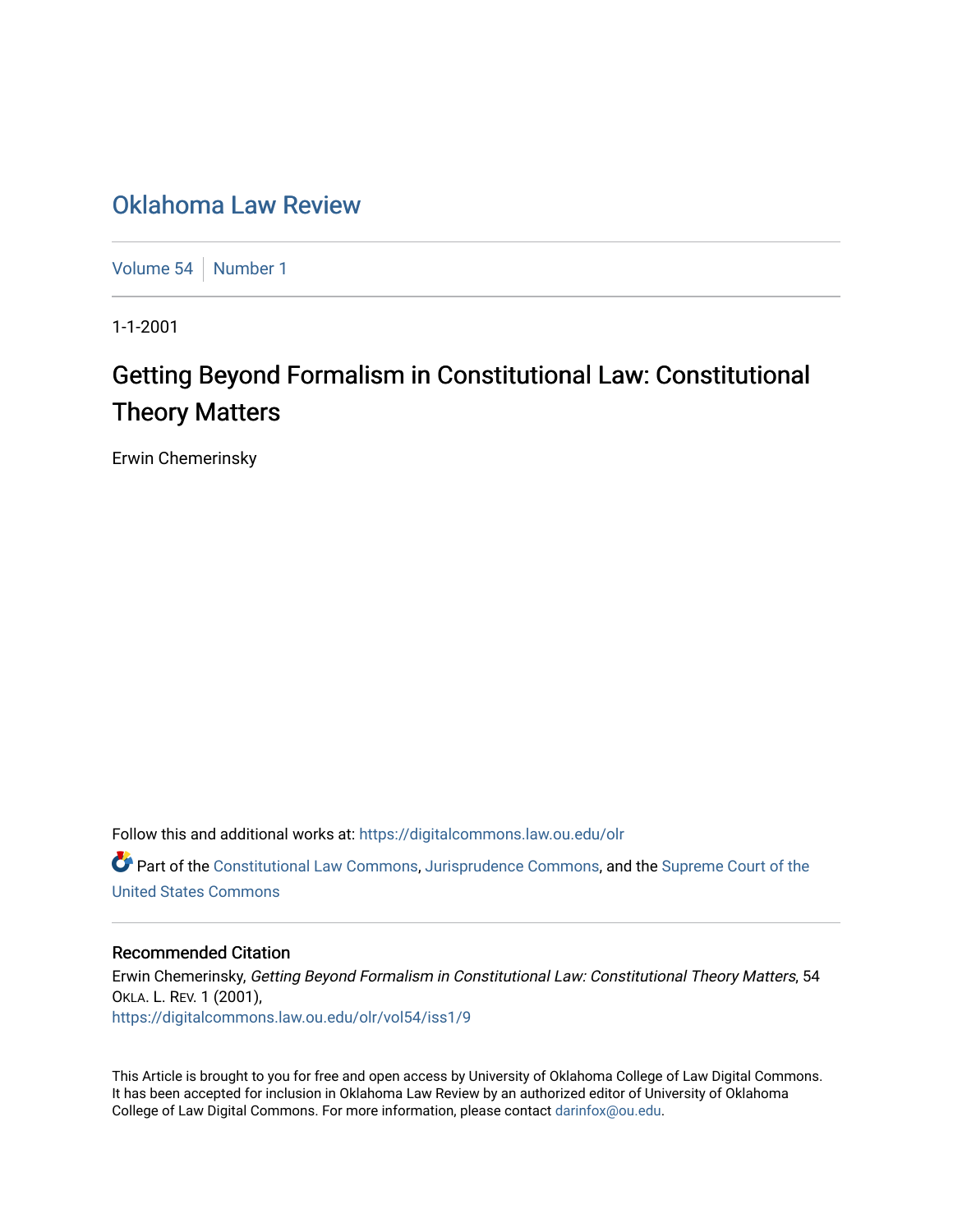# **OKLAHOMA LAW REVIEW**

VOLUME 54 SPRING, 2001 NUMBER **I**

### **GETTING** BEYOND FORMALISM IN **CONSTITUTIONAL** LAW: **CONSTITUTIONAL** THEORY **MATTERS**

ERWIN **CHEMERINSKY\***

A belief in formalism dominated jurisprudence during the nineteenth century. Principles of law were seen as existing as part of the natural law and the role of judges was to discover them. Judging was conceived as a relatively mechanical act of applying law to the facts of the particular case. Formalism has an enormous allure, and it is easy to understand why people would want to believe in it. Formalism promises objective law. Formalism offers the hope that law truly can be separated from politics and that this can be a nation governed by laws, not by people.

During the early twentieth century, legal realists demolished formalism as the dominant legal theory.' The realists demonstrated that all legal rules are value choices. For instance, a tort law that makes recovery difficult for injured workers because of doctrines like assumption of the risk, contributory negligence, and the fellow servant rule reflects judges' choices to favor employers over employees. Benjamin Cardozo said that "the demon of formalism tempts the intellect with the lure of scientific order" and when 'judges are called upon to say how far existing rules are to be extended or restricted, they must let the welfare of society fix the path, its direction and its distance."2

The legal realists taught us that judging is inherently discretionary. This hardly seems profound, yet it was an attack on the very foundations of jurisprudence. I

<sup>\*</sup> Sydney M. Irmas Professor of Public Interest Law, Legal Ethics, and Political Science, University of Southern California. I am deeply grateful to Judge Robert Henry for bestowing on me the honor of delivering the first annual Henry Lecture at the University of Oklahoma College of Law. I also want to express my appreciation to everyone there for their extraordinary kindness and hospitality during my visit.

I. For an excellent summary of the legal realists' critique of formalism, see **MORTON J.** HoRwrrz, THE TRANSFORMATION OF **AMERICAN LAW:** 1870-1970, at 183-230 (1990).

<sup>2.</sup> **BENJAMIN CARDOZO, THE NATURE OF THE JUDICIAL PROCESS** 66-67 (1921), *quoted in* Horwitz, supra note I, at 190.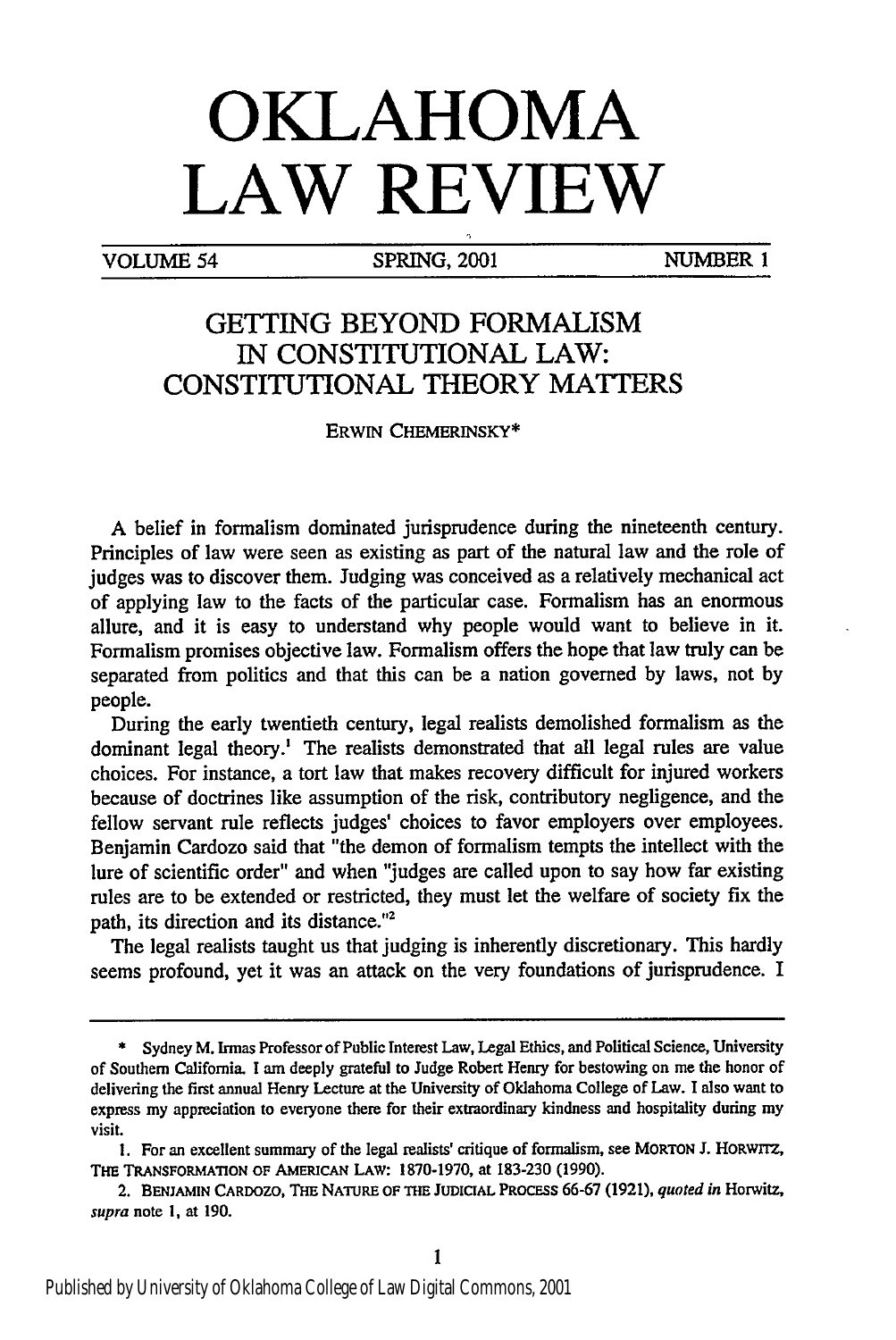always have had the sense that the power of the realists' critique of formalism, in part, was its confirming what people already knew; it was pointing out that the emperor really had on no clothes. Any nineteenth-century reader of *Marbury v. Madison*,<sup>3</sup> Dred Scott v. Sanford,<sup>4</sup> and Plessy v. Ferguson<sup>5</sup> surely recognized that the Justices in those cases made value choices.

Now, a century after the legal realists' attack on formalism, we all surely would say that formalism is gone. Everyone recognizes, of course, that the values of the judges making the decisions largely determines all law, and particularly constitutional law. Supreme Court rulings in important constitutional cases  whether the Boy Scouts can exclude gays,<sup>6</sup> or whether states can prohibit partial birth abortions,<sup>7</sup> or whether the government can give aid to parochial schools<sup>8</sup> reflect the Justices' ideologies.

But this is not at all how the Justices, or often even academics, describe constitutional law today. Quite the contrary, they purport that Justices are not making value choices, but instead are discovering and applying objective principles. Justice Scalia, for example, consistently has expressed the view that Justices' own values should play no role in constitutional law. He declared that "a rule of law that binds neither by text nor by any particular, identifiable tradition is no rule of law at all."9 He said that for judges to impose "our personal preferences" is "to replace judges of the law with a committee of philosopher-kings."<sup>10</sup>

My thesis is that the continuing allure of formalism dominates constitutional law. This has led to the continuing misguided quest for value-neutral judging. The result has been purported adherence to undesirable theories of judging and interpretation. Value choices are hidden rather than defended and made explicit. Constitutional law is all about value choices in giving meaning to the majestic document written over 200 years ago. These choices should be transparent and explicit; they should be debated and discussed. They are the content of constitutional law.

In this paper, I make four points. First, the power of formalism causes a constant quest for value-neutral judging. Second, the quest for value-neutral judging has led to the use of constitutional theories that are formalistic and misguided. Third, value choices in constitutional adjudication are inevitable and desirable. Finally, constitutional theory provides a vocabulary and basis for dialogue about these value choices.

**<sup>3.</sup>** 5 **U.S.** (1 **Cranch) 137 (1803)** (creating authority forjudicial review of statutes and executive actions).

<sup>4. 60</sup> **U.S.** (19 How.) 393 (1856) (invalidating the Missouri compromise and holding that slaves are property and not persons).

<sup>5. 163</sup> **U.S.** 537 (1896) (upholding separate but equal as not violating the Equal Protection Clause).

<sup>6.</sup> Boy Scouts of Am. v. Dale, 530 **U.S.** 640 (2000) (holding that Boy Scouts of America may exclude homosexuals based on freedom of expressive association).

<sup>7.</sup> Stenberg v. Carhart, **530 U.S.** 914 (2000) (declaring unconstitutional Nebraska law prohibiting partial birth abortions).

<sup>8.</sup> Mitchell v. Helms, 530 **U.S.** 793 (2000) (plurality opinion) (allowing the government to provide instructional equipment to parochial schools).

<sup>9.</sup> Michael H. v. Gerald D., 491 U.S. 110, 127 n.6 (1989) (plurality opinion).

**<sup>10.</sup>** Stanford v. Kentucky, 492 **U.S.** 361, 379 (1989) (plurality opinion).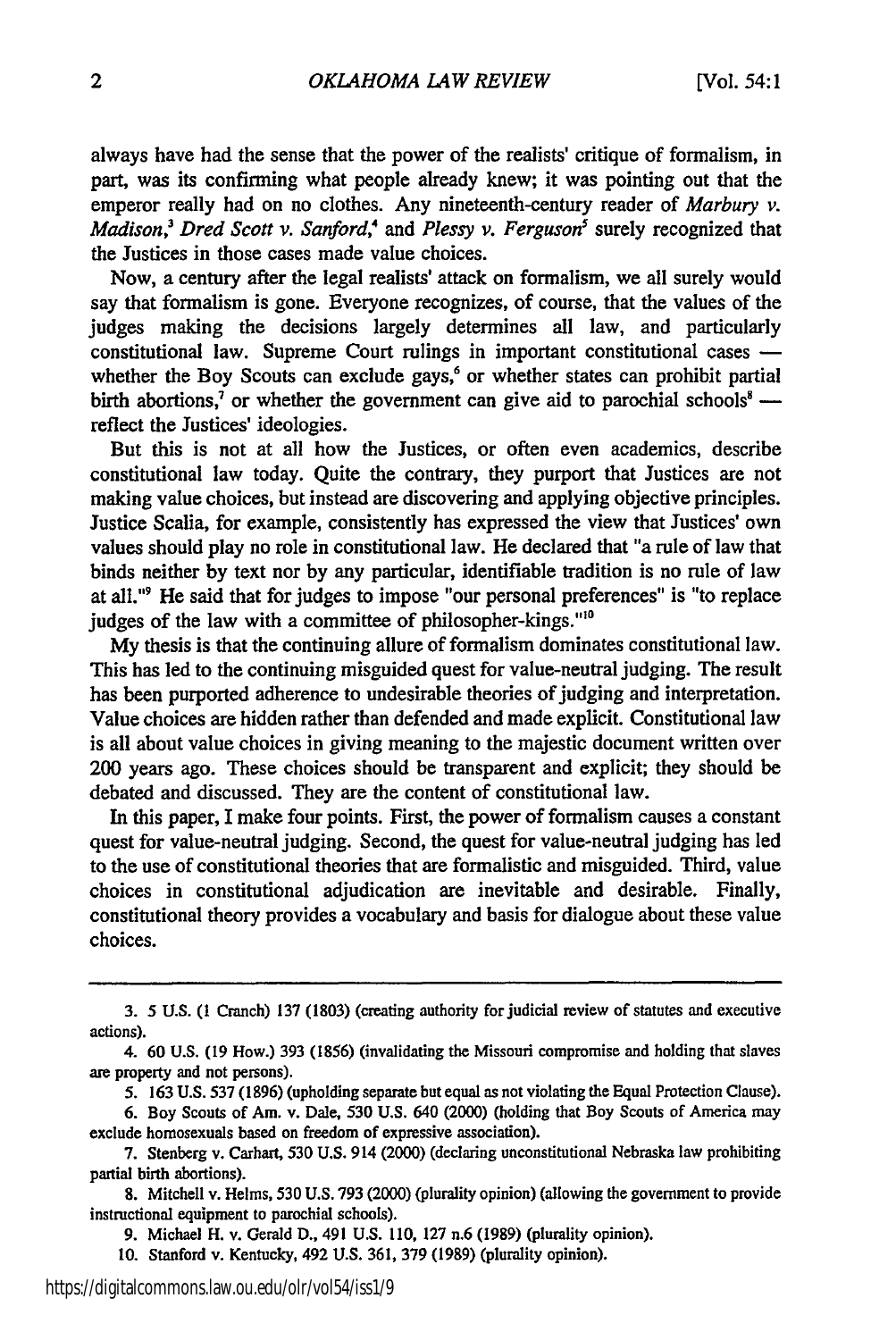Simply put, this paper seeks to answer the question: **Why** are repudiated constitutional theories, like originalism, still followed despite devastating critiques? My answer is that the allure of formalism is overwhelming and until it is overcome, Justices and scholars will try in vain to produce objective theories of constitutional interpretation. Among other evils, this obscures rather than illuminates the value choices that are the inevitable basis and substance of constitutional law.

#### L *The Power of Formalism and the Quest for Value-Neutral Judging*

A belief in formalism was very much evident in constitutional decisions during the early part of the twentieth century. In *South Carolina v. United States,"* the Court declared: "The Constitution is a written instrument. As such, its meaning does not alter. That which it meant when it was adopted it means now."<sup>12</sup> In *United States v. Butler,"* the Court stated: "When an act of Congress is appropriately challenged in the courts as not conforming to the constitutional mandate, the judicial branch of government has only one duty  $-$  to lay the article of the Constitution which is involved beside the statute which is challenged and to decide whether the latter squares with the former."'4 Indeed, the *Lochner* era, which lasted from the late nineteenth century until 1937 and saw the invalidation of hundreds of laws, was based on the Justices' view that they "were restoring the natural order which had been upset by the legislature."<sup>15</sup>

Even after the great shift in constitutional law in 1937, the quest for value-neutral judging continued. During the 1950s and 1960s, scholars called for "neutral principles" of constitutional law. Professor Herbert Wechsler criticized landmark decisions like *Brown v. Board of Education*,<sup>16</sup> and *Shelley v. Kramer*<sup>17</sup> as lacking sufficient foundation in neutral principles." The quest for neutral principles in constitutional law was a search for value-neutral judging; it was an attempt to provide objective principles of constitutional law.

Yet, critics rightly pointed out that this was an impossible quest. There are no such things as "neutral" principles. Whether to uphold segregation or require desegregation, whether to allow or prohibit enforcement of racially restrictive covenants, inescapably involves the Justices making value choices. If there are "principles," it is not clear from where they derive. The Constitution commands that states not deny equal protection of the laws, but it tells nothing about what practices violate this dictate.

17. 334 **U.S.** 1 (1948).

18. Herbert Wechsler, *Toward Neutral Principles of Constitutional Law,* 73 HARv. L. REv. **1, 30,** 32 (1959).

**<sup>11.</sup>** 199 U.S. 437 (1905).

<sup>12.</sup> **ld.** at 448.

<sup>13.</sup> 297 U.S. 1 (1936).

<sup>14.</sup> **ld.** at 62.

*<sup>15.</sup>* **LAURENCE TRIBE, AMERICAN** CONSTITUTIONAL LAw 579 **(2d** ed. **1988).**

<sup>16. 349</sup> **U.S.** 294 (1955).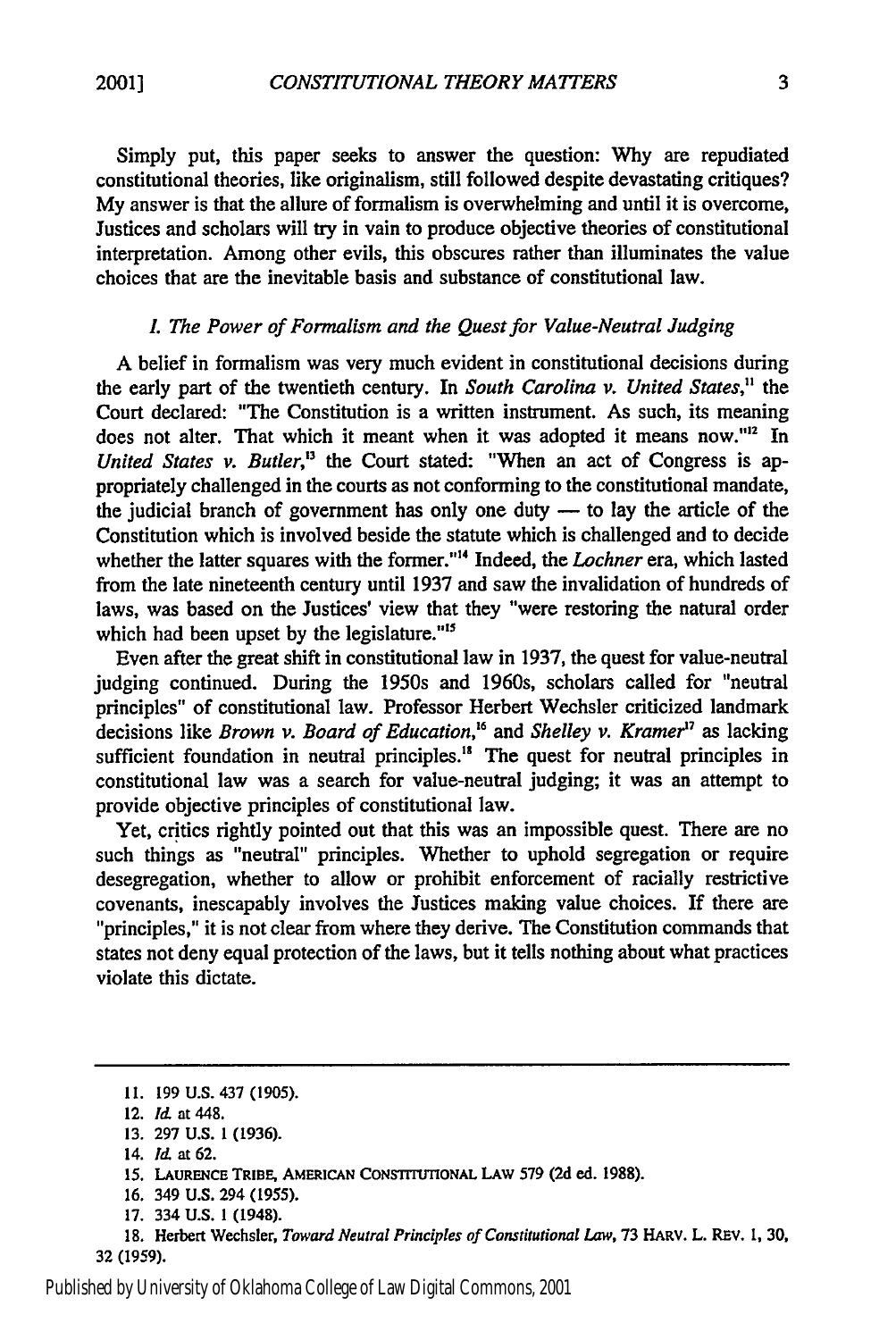In the 1980s and the 1990s, the quest for formalism was most evident in the rhetoric of conservative Justices and scholars. Justice Scalia has been the most forceful advocate of this. In addition to his quotations above, Justice Scalia has expressed this view in other cases<sup>19</sup> and in a book, *A Matter of Interpretation*: Federal Courts and the Law.<sup>20</sup> In it he expressly rejects the idea of a "Living" Constitution."'" He argues that the meaning of the Constitution is "static" and writes:

As soon as discussion goes beyond the issue of whether the Constitution is static, the evolutionists divide into as many camps as there are individual views of the good, the true, and the beautiful. I think that this is inevitably so, which means that evolutionism is simply not a practicable constitutional philosophy.'

But Justice Scalia is not alone. Justices rarely admit their decisions are a result of value choices they are making as to the appropriate content of the Constitution. Countless law reviews are filled with articles defending theories of interpretation that purport to take discretion away from the Justices. For instance, Professor Joseph Grano, one of the most powerful advocates of originalism, wrote that "article II should not be read as authorizing a methodology of judicial review that permits the federal judiciary to constitutionalize moral values or principles of justice not fairly inferable from the written Constitution's text or structure."<sup>23</sup> Professor Grano says that judges should "seek to bind the present and the future only by value judgments that the various framers of our Constitution actually have enshrined in the Constitution."<sup>24</sup>

This is all about an ongoing search for formalism. Justice Scalia frequently attacks, in the most pointed of language, the Justices with whom he disagrees. He speaks of how a majority opinion "has no foundation in American constitutional law and barely pretends to."<sup>25</sup> He talks about how "one must grieve for the Constitution" because of a majority's approach.<sup>26</sup> He calls the approaches taken in majority opinions "preposterous"<sup>27</sup> and "ridiculous" and "so unsupported in reason and so absurd in application [as] unlikely to survive."<sup>28</sup> He speaks of how a majority opinion "vandaliz[es] . . . our people's traditions."<sup>29</sup> All of this is his objecting that the majority opinions rest on value choices, while he purports to be

24. *Id.* at **75.**

**<sup>19.</sup>** *See, e.g.,* Burnham v. Superior Court, 495 U.S. 604 (1990).

<sup>20.</sup> **ANTONIN SCALIA, A** MATTER OF **INTERPRETATION:** FEDERAL **COURTS AND THE** LAW **(1997).**

<sup>21.</sup> *Id.* at 41-44.

<sup>22.</sup> *Id.* at 45.

**<sup>23.</sup>** Joseph **D.** Grano, *Judicial Review and a Written Constitution in a Democratic Society,* **28 WAYNE** L. REV. **1,** 7 **(1981).**

**<sup>25.</sup>** Romer v. Evans, **517 U.S. 620, 653 (1996)** (Scalia, **J.,** dissenting).

**<sup>26.</sup>** Morrison v. Olson, 487 **U.S.** 654, **726 (1988)** (Scalia, **J.,** dissenting).

**<sup>27.</sup> Bd.** of Educ. of Kiryas Joel **Vill.** Sch. Dist. v. Grumet, **512 U.S. 687, 735** (1994) (Scalia, **J.,** dissenting).

**<sup>28.</sup>** Grady v. Corbin, 495 **U.S. 508,** 542, 543 **(1990)** (Scalia, **J.,** dissenting).

**<sup>29.</sup> J.E.B.** v. Alabama *ex rel.* T.B., **511 U.S.** 127, 163 (1994) (Scalia, J., dissenting).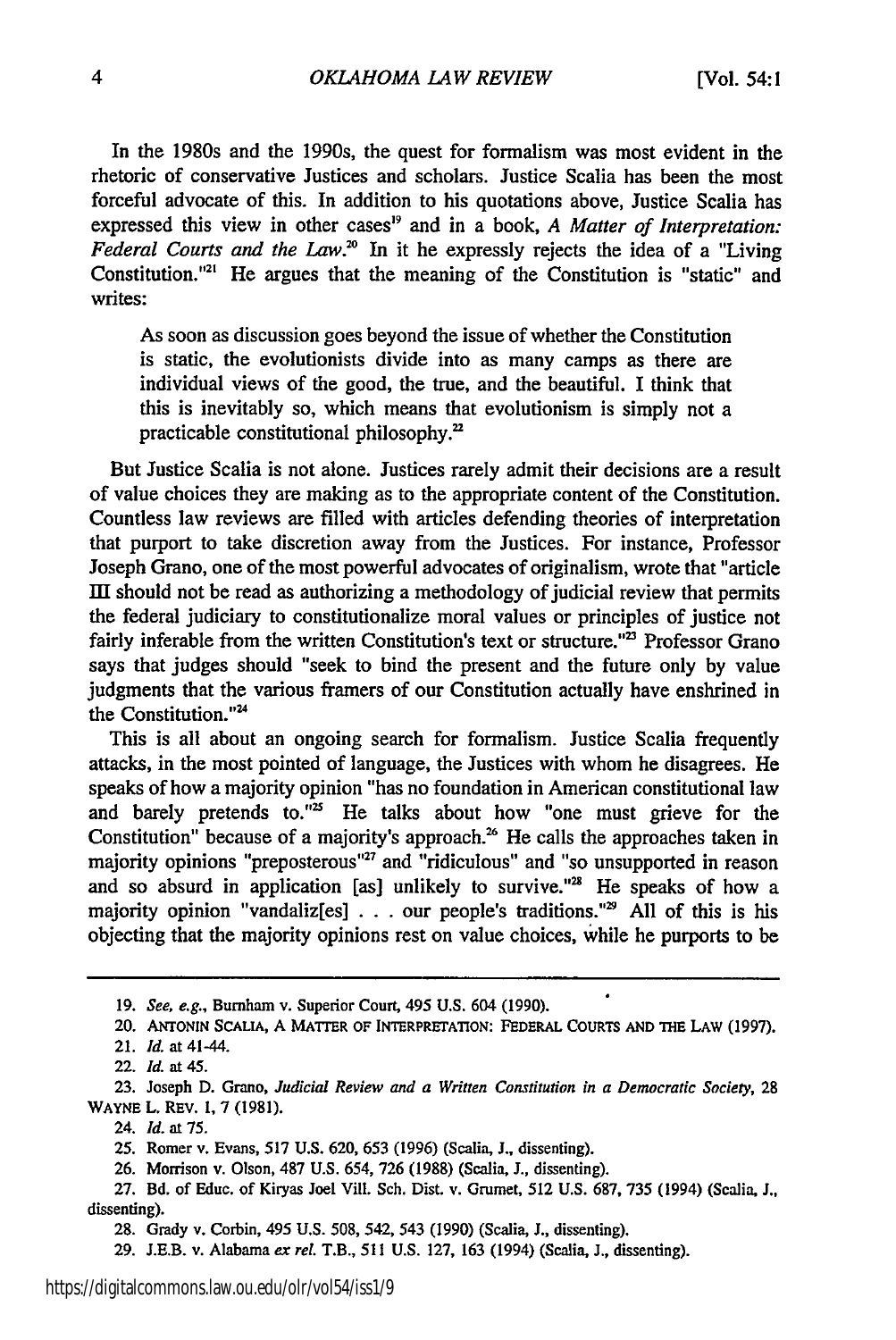following the original meaning in a value-neutral fashion. All of it is about using formalist assumptions to criticize realist decision making. Of course, it also is all about a caustic, conservative Justice attacking decisions he just dislikes.

#### *II. The* Quest *for Value-Neutral Judging Leads to Undesirable Methods of Constitutional Decision Making*

The desire for formalism in constitutional law manifests itself in a quest for predetermined principles of constitutional law from which Justices can reason in relatively determinate ways with results that are external to the Justices' own values. Consider three of the leading theories in this regard, how they purport to do this, and how they inevitably fail. My critiques of these theories are familiar, so I am relatively brief here, but my point is that all are still pursuing a formalism that never can be realized.

#### *A. Original Intent*

First, there is the constant search for framers' intent and the use of originalism as a basis for constitutional interpretation. Justices continue to invoke the framers' views as authoritative. Yet, many have exposed the inherent flaws of originalism.' Originalism assumes there is a framers' intent waiting to be discovered that is at all relevant to modem issues.

Recently, I had the experience of being a framer. I served as chair for two years of an elected commission to draft a new Charter for Los Angeles." In California, a city's Charter is very much like a Constitution: it creates the institutions of government and allocates power among them; the City Council cannot change its provisions, except through an elaborate amendment process. Immediately after the voters adopted the new Charter, interpretive questions arose. For instance, the Charter was to go into effect on July 1, 2000, except for one section, creating neighborhood councils, that was to be implemented immediately in 1999.<sup>32</sup> The Charter provides that the new Department of Neighborhood Empowerment was to operate according to the personnel rules provided for in the Charter.<sup>33</sup> But the question was whether this was to be the rules of the old Charter or the new Charter for the year of transition. Everyone asked, "what did you intend?" The answer, of course, was that we never thought about it.

Recently, there was a lawsuit over a provision of the Charter. The prior Charter had been amended to create term limits, which specified that a person could serve no more than two terms in the City Council but that terms prior to 1993 did not

**<sup>30.</sup>** For particularly powerful critiques of originalism, see Paul Brest, *The Misconceived Quest for Original Understanding,* 60 B.U. L. REV. 204 (1980); Larry Simon, *The Authority of the Framers of the Constitution:* Can Originalist *Interpretation Be* Justified?, **73 CAL.** L. REv. 1482 (1985).

<sup>31.</sup> I have written about this experience in Erwin Chemerinsky, *Further Reflections of a Framer, The Los Angeles Charter Reform Experience,* 3 GREEN **BAG** 2d 125 (2000); and Erwin Chemerinsky, *On Being a Framer: The Los Angeles Charter Reform Commission,* 2 **GREEN BAG 2d** 131 (1999).

**<sup>32.</sup>** Los ANGELES CrrY **CHARTER** § 109.

<sup>33.</sup> *Id.* § 902.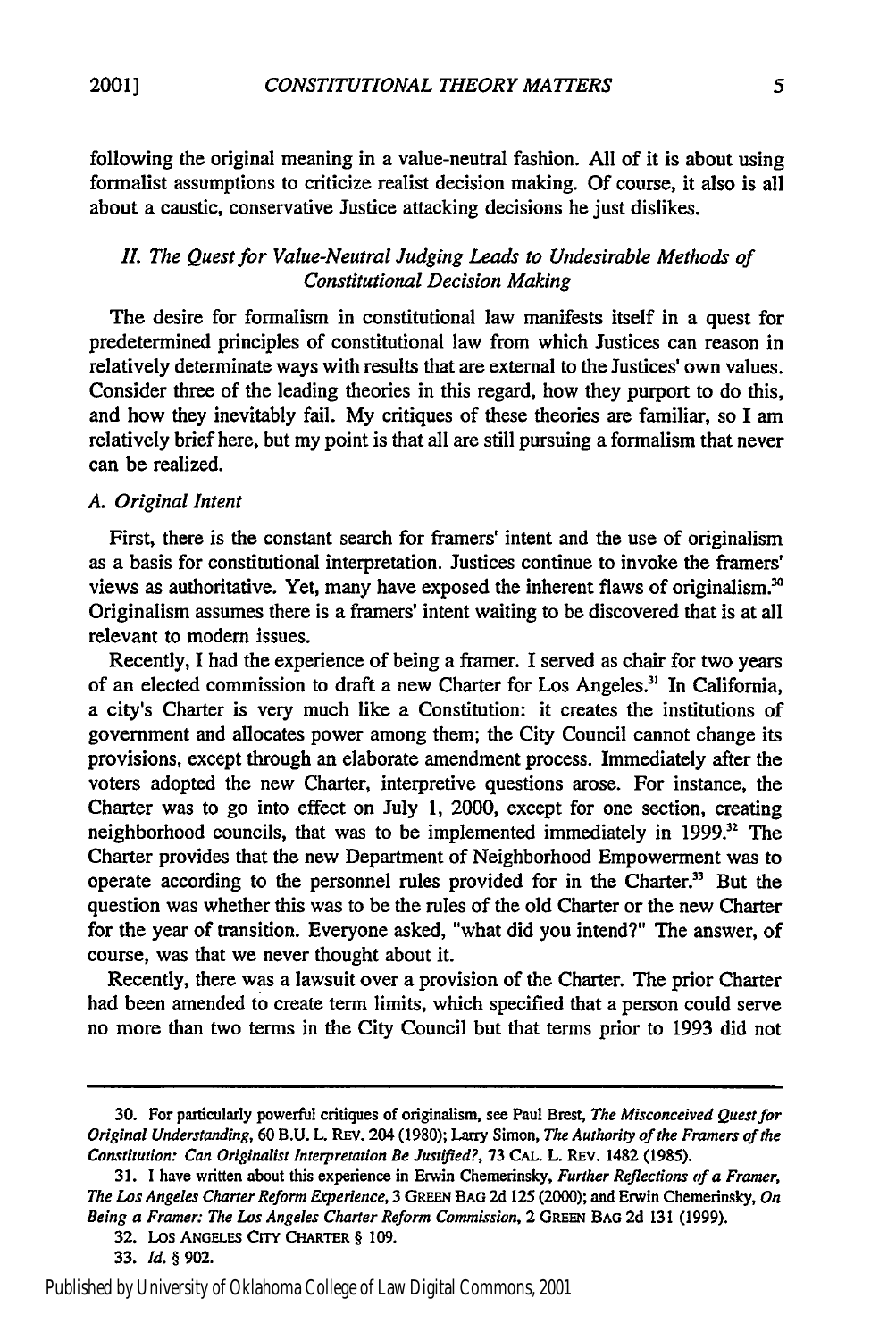count for this purpose. The new Charter said that a person could serve no more than two terms; $^3$  the "grandfather clause" was eliminated. A former City Councilman, Mike Woo, who served from 1985 to 1993, decided to run again. Under the old Charter, he would be eligible; under the new Charter he is not. He filed a lawsuit and both sides asked me about the intent behind the provision. The honest answer is that we never thought about a situation like this. We had thought that everyone protected by the grandfather clause already had served their two additional terms. A Mike Woo situation never occurred to us. He sued and lost in the state trial court; the court relied on the literal language of the new Charter, which provided for a maximum of two terms.<sup>35</sup> However, the California Court of Appeal ruled in his favor, concluding that the voters meant to keep the old Charter's grandfather clause.<sup>36</sup> The voters received in the mail a 134 page document with two columns of single-spaced type per page. I find it hard to believe that a single voter, except maybe Mike Woo, thought about this issue in voting for the new Charter.

Over and over again during the past eighteen months since the Charter was adopted, I have received questions from City officials as to what we intended with a particular provision. Most often, we never thought about the issue raised in the question. Sometimes, when I recall a clear intent, I have found that city officials who don't like my answer will call other Commissioners until they find one who has a recollection they prefer.

Charter reform in Los Angeles occurred between 1997 and 1999 and still there is no clear, identifiable intent as to many questions that arise now. Nor is there original intent to be discovered for constitutional issues being considered by the courts today. Framers' intent is created from statements that had nothing to do with the questions now being decided.

Besides, even if framers' intent could be discovered, there is a major assumption that the framers' desired that their views be controlling. Scholars, such as Jefferson Powell, have forcefully argued that the framers never wanted their conceptions to be authoritative.<sup>37</sup> Powell writes:

It is commonly assumed that the "interpretive intention" of the Constitution's framers was that the Constitution would be construed in accordance with what future interpreters could gather of the framers' own purposes, expectations, and intentions. Inquiry shows that assumption to be incorrect. Of the numerous hermeneutical options that were available to the framers' day  $-$  among them the renunciation of

<sup>34.</sup> *Id.* § **206.**

**<sup>35.</sup>** Woo v. Superior Court, 100 Cal. Rptr. **2d 156, 161** (Cal. **Ct. App.** 2000); see also Los **ANGELES** CITY CHARTER § **206.**

**<sup>36.</sup>** *Woo,* **100 Cal. Rptr. 2d at 163-64.**

<sup>37.</sup> H. Jefferson Powell, *The Original Understanding of Original Intent,* **98** HARV. L. REV. **886** (1985).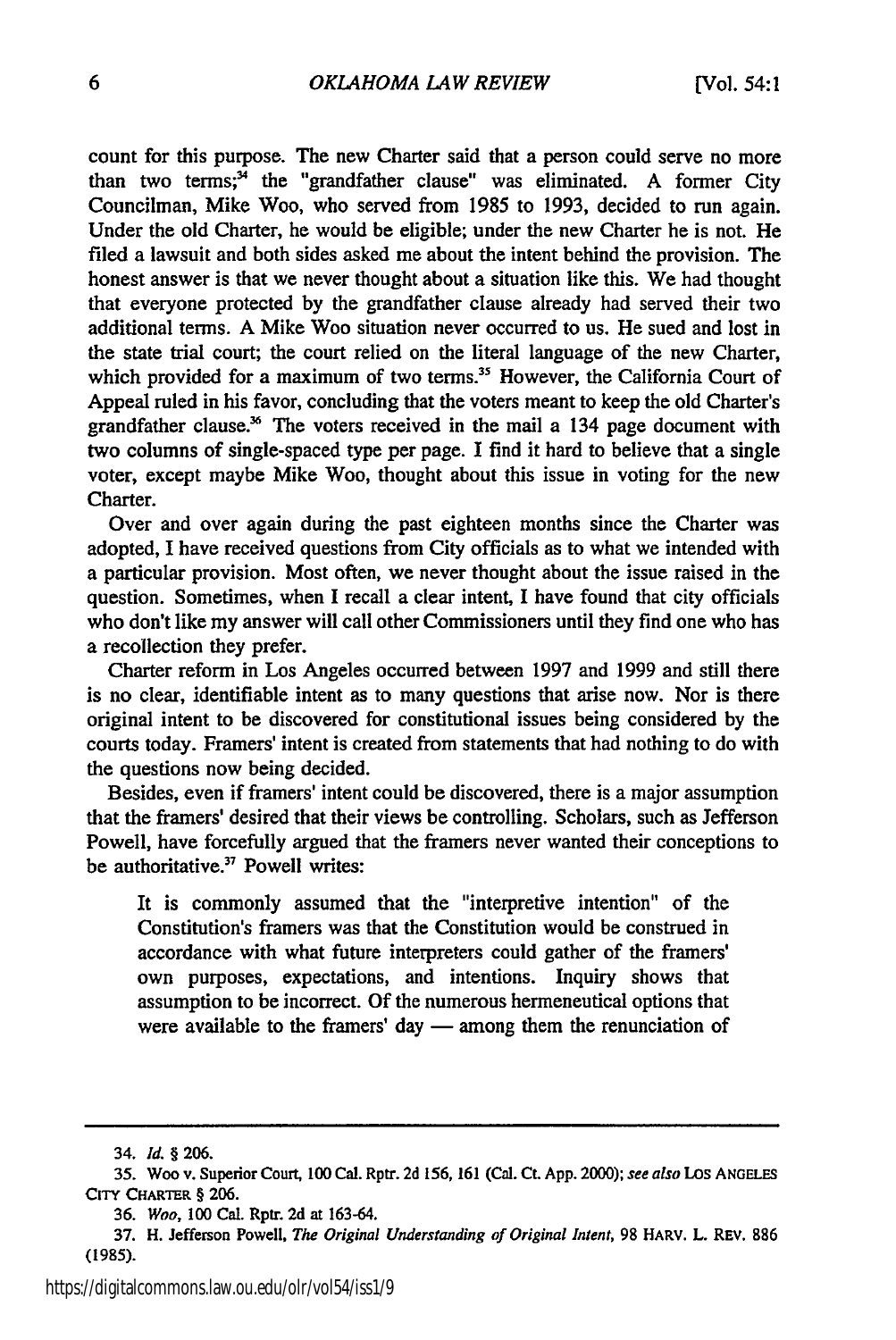construction altogether - none corresponds to the modern notion of  $interfionalism<sup>38</sup>$ 

Even if there is a framers' intent to be found, and even if the drafters wanted their views to be controlling, originalism assumes that this is a desirable method of constitutional interpretation. The world of **1787,** or **1791** when the Bill of Rights was adopted, is so radically different from today as to make their views irrelevant or even pernicious in our modem world.

Originalists generally defend their theory based on a claim that noninterpretivist judicial review is "inconsistent with democratic self-government."<sup>39</sup> They define democracy as majority rule and see noninterpretive judicial review as being inconsistent with this.<sup>40</sup>

Originalists assert, but do not justify, this definition of democracy. As **I** have argued extensively elsewhere, this definition of democracy is not axiomatic and indeed, I believe, is incorrect.<sup>41</sup> Over a decade ago, I wrote: "[T]he framers openly and explicitly distrusted majority rule; virtually every government institution they created had strong anti-majoritarian features. Even more importantly, the Constitution exists primarily to shield some matters from easy change **by** political majorities."<sup>42</sup> I argue that the proper definition of American democracy must include not only the procedure of majority rule, but also the substantive values contained in the Constitution. Non-originalist judicial review advancing these values is thus consistent with this alternative, broader definition of democracy. In other words, from this perspective, "judicial review enhances democracy because it safeguards the substantive values that are part of democratic rule."<sup>43</sup>

**All** of these are familiar critiques of originalism. Yet, despite being irreparably criticized as a viable theory of constitutional interpretation, it is still evident in Supreme Court decisions. Its allure is its promise of formalist constitutional law.

#### *B. Original Meaning*

Consider a second major theory that is advanced — Justice Scalia's constitutional meaning approach. Justice Scalia argues for a constitutional jurisprudence based on "original meaning." He carefully distinguishes this from an approach that searches for "original intent." He is clear that he is not searching for or relying upon the framers' intent." He writes: "What **I** look for in the Constitution is precisely what I look for in a statute: the original meaning of the text, not what the original draftsmen intended."<sup>45</sup>

**<sup>38.</sup>** *Id.* at 948.

**<sup>39.</sup>** Grano, *supra* note **23,** at *8; see also* Robert Bork, *Neutral Principles and Some FirstAmendment Problems,* 47 **INDIANA L.J. 1 (1971).**

**<sup>40.</sup>** *See e.g.,* **Grano,** *supra* note **23, at 56-57.**

**<sup>41.</sup>** *See, e.g.,* **ERWIN CHEMERINSKY, INTERPRETING THE** *CONSTmTTION* **(1987);** Erwin Chemerinsky, *Foreword: The Vanishing Constitution,* **103 HARv. L. REV. 43, 74-77 (1989).**

**<sup>42.</sup> Chemerinsky,** *Foreword, supra* **note 41, at 74, 75.**

<sup>43.</sup> *Id.* **at 76.**

<sup>44.</sup> **SCAUA,** *supra* note 20, at **38.**

*<sup>45.</sup> Id.*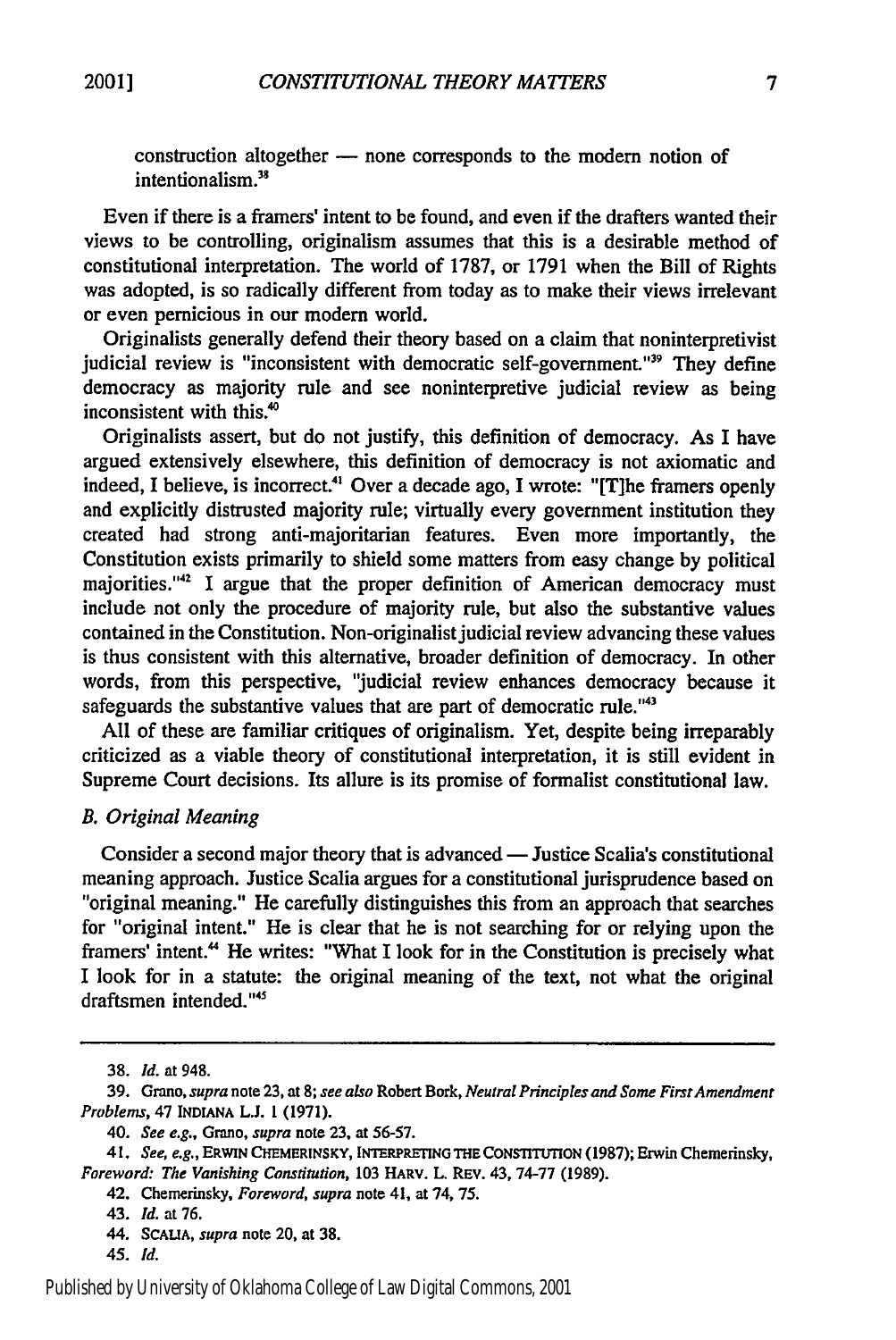How is this original meaning found? Justice Scalia's book does not elaborate an answer, but his many decisions indicate that Justice Scalia looks to the text of the Constitution and to practices that existed at the time the Constitution was ratified. For instance, in *Printz v. United States*,<sup>46</sup> the Court declared unconstitutional certain provisions of the Brady Handgun Violence Prevention Act'7 and held that forcing state and local law enforcement personnel to conduct background checks before issuing permits for firearms violates the Tenth Amendment.

Justice Scalia, writing for the majority, said that "[b]ecause there is no constitutional text speaking to this precise question, the answer.., must be sought in historical understanding and practice, in the structure of the Constitution, and in the jurisprudence of the Court."<sup>48</sup> Justice Scalia began by reviewing the experience in early American history and found no support for requiring states to participate in a federal regulatory scheme. As to history, Justice Scalia said that Congress, in the initial years of American history, did not compel state activity and since "early Congresses avoided use of this highly attractive power, we would have reason to believe that the power was thought not to exist."<sup>49</sup>

Similarly, in other cases, Justice Scalia expressly bases his understanding of "original meaning" on the practices that occurred at the time the relevant constitutional provision was adopted. For instance, in *McIntyre v. Ohio Elections Commission,"* Justice Scalia dissented from the Court's holding unconstitutional a law that prohibited the distribution of anonymous campaign literature.<sup>51</sup> Justice Scalia focused on the practices at the time the Constitution was written in urging upholding the Ohio law. More recently, Justice Thomas, joined by Justice Scalia, used this approach to argue for greater constitutional protection for the content of documents under the Fifth Amendment.<sup>52</sup>

Original meaning is a quest for objective principles that do not exist. First, the search for original meaning in contemporaneous practices assumes that the Constitution sought to codify those particular behaviors. Yet, there is no basis for this assumption. Even if a particular practice was universal at the time the constitutional provision was drafted and ratified, that still does not establish that the framers meant for the Constitution to enshrine that behavior. It certainly is possible that the framers might have wanted to embody a specific practice in the Constitution, but it also is possible that the framers wanted the constitutional provision to disapprove the practice or that the framers simply did not think one way or another about the specific practice when they adopted the particular constitutional provision.

*50.* 514 U.S. 334 (1995).

**52.** *See, e.g.,* United States v. Hubbell, 530 **U.S. 27,** 39-49 (2000) (Thomas, **J.,** concurring) (using framers' intent to justify a conclusion about the Fifth Amendment's protection for documents).

<sup>46. 521</sup> U.S. 898 (1997).

<sup>47. 18</sup> U.S.C. § 922 (1996).

<sup>48.</sup> *Printz,* 521 U.S. at 905.

<sup>49.</sup> *Id.*

*<sup>51.</sup> Id.* at 371.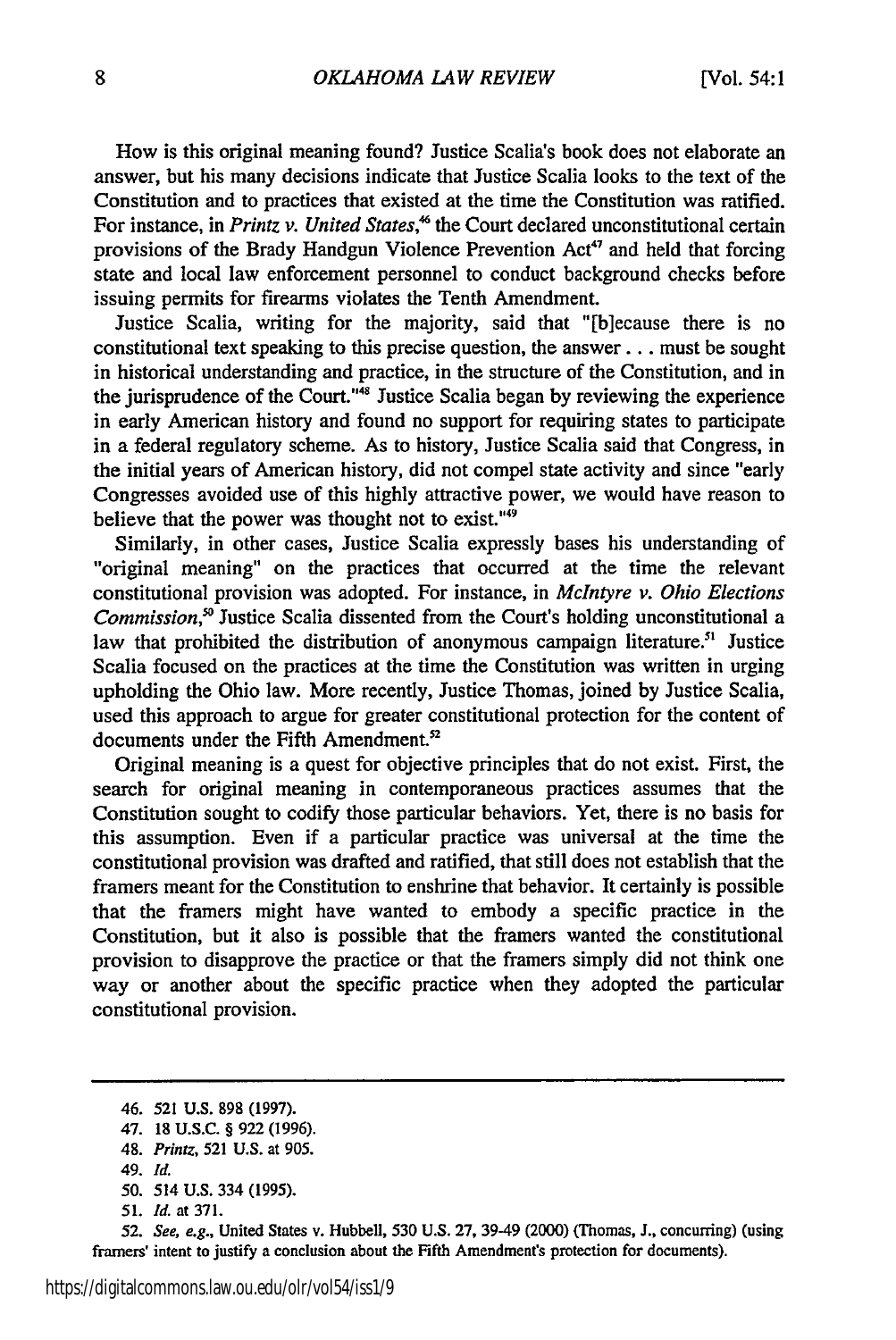Nor are practices soon after the enactment of the provision necessarily useful in determining its meaning. It certainly is possible that subsequent practice reflects the framers' understanding of what was constitutionally permissible under the new provision. But it also is possible that the framers meant the amendment to outlaw the practice, but the political realities were that in governing they saw no alternative but to engage in the forbidden behavior. There is a fundamental difference between constituting a government and governing. Governing may not necessarily reflect the choices made in creating a government. The Alien and Sedition Act of 1798 might be indicative that the framers of the First Amendment, many of whom were still in Congress, meant to allow punishment of seditious libel. But it also might mean that those with political power and an incentive to use it acted differently than when they were creating the government.

It seems even more dubious to rely on the absence of a practice in the first Congresses to establish a constitutional limit. In *Printz v. United States,* Justice Scalia's majority opinion stressed the absence of Congressional compulsion of states in the early Congresses as evidence of the meaning of the Tenth Amendment and the scope of Congress' powers.<sup>33</sup> There are countless reasons why the federal government did not require state action then - including that they did not think of the possibility, or that they thought that direct federal action could best achieve their goals, or that they sought to establish the federal government's own authority to act, or that political pressures at the time prevented specific mandates. To infer rejection of Congressional power from inaction is to assume the truth of one explanation to the exclusion of all others. The absence of a particular practice at a specific time does not mean that those then in power thought it unconstitutional. There are many alternative explanations for why a type of law was not used at a given moment.

Second, the search for original meaning in contemporaneous practices assumes a unanimity, or near unanimity, about what was occurring at the time of the ratification of the Constitution. As to most issues, this rarely was present. The result is that the Court simply looks back and finds some practices to support the conclusions it wants to reach. More than a quarter of a century ago, Alfred Kelly complained of what he called "law office" history practiced by the Supreme Court.' Practices contemporaneous to the drafting and ratification of the Constitution often varied. The Court picks and chooses from its reading of history and selects those practices that confirm the conclusion it wants to reach. The Court purports that history is the basis for the discovery of its conclusion, when in reality history seems to be no more than a part of the justification for conclusions reached on other grounds.

Third, it is not desirable to have the practices of a vastly different time over 200 years ago govern the modern world. A commitment to following contemporaneous historical practices would lead to abhorrent conclusions. Justice Brennan explained this when he stated:

Published by University of Oklahoma College of Law Digital Commons, 2001

*<sup>53.</sup> Printz,* 521 U.S. at **907-08.**

<sup>54.</sup> Alfred H. Kelly, Clio and the Court: *An Illicit Love Affair,* 1965 Sup. **Cr.** REv. 119.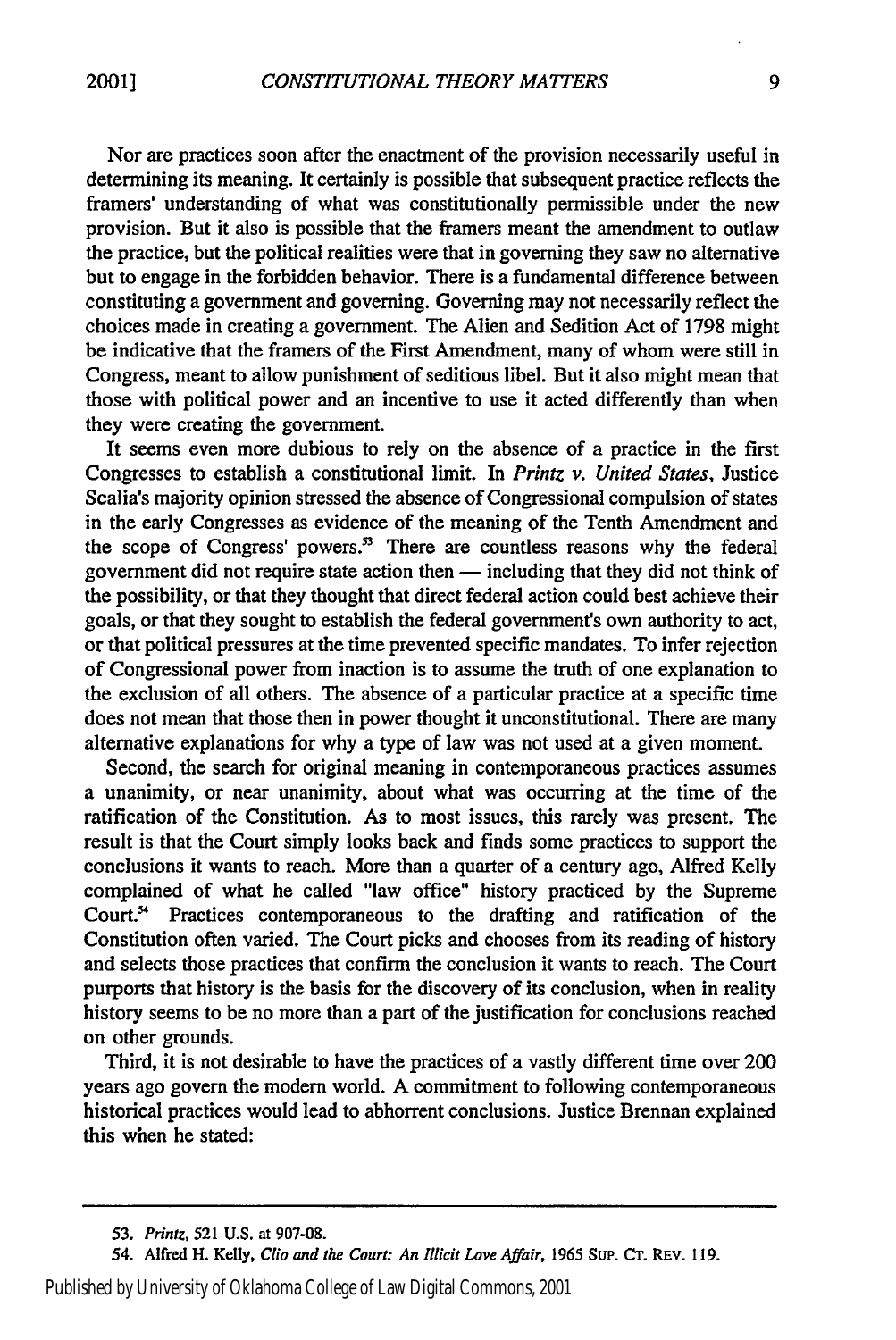[D]uring colonial times, pillorying, branding, and cropping and nailing of the ears were practiced in this country. Thus, if we were to turn blindly to history for answers to troubling constitutional questions, we would have to conclude that these practices would withstand challenge under the cruel and unusual clause of the [E]ighth [A]mendment.<sup>55</sup>

Under Justice Scalia's philosophy of original meaning, *Brown v. Board of Education* was clearly wrongly decided.<sup>86</sup> The same Congress that approved the Fourteenth Amendment also voted to segregate the District of Columbia public schools.<sup>57</sup> I believe that any philosophy of constitutional interpretation that tells us that the Court wrongly decided *Brown* is simply unacceptable.

Moreover, for so many constitutional cases, there is no original meaning to be found. An example of the absurdity of the search for original meaning where none exists can be found in a decision from last Term in which Justice Scalia joined Justice Thomas' majority opinion in *Florida v. White."* The issue was whether a warrantless seizure of an automobile violates the Fourth Amendment. Justice Thomas began his legal analysis by stating: "In deciding whether a challenged governmental action violates the Fourth Amendment, we have taken care to inquire whether the action was regarded as an unlawful search and seizure when the Amendment was framed."<sup>99</sup> He then goes on and describes a broad automobile exception to the Fourth Amendment's warrant requirement. Is it possible to even read this without laughing; how can an original meaning of the Fourth Amendment be found as to car searches?

What relevance is original meaning in deciding First Amendment issues such as whether the government can prohibit indecent speech over the internet,<sup> $\omega$ </sup> or how the government can regulate commercial speech,<sup>61</sup> or what types of campaign finance regulation reform are permissible.<sup>62</sup> All of these involve issues about which there is just no original meaning to be found. The only way to find an original meaning would be to state it at such a high level of abstraction that the Court could invoke it to support any conclusion at which the Court wants to arrive.

Justice Scalia's purported search for original meaning provides little constraint on his decision making. That is why, almost without exception, he can follow his original meaning philosophy and come to the conservative results he prefers.

<sup>55.</sup> William J. Brennan, Jr., *Constitutional Adjudication and the Death Penalty; A View From the Court,* 100 HARV. L. REv. 313, 327 (1986).

<sup>56. 349</sup> U.S. 294 (1955).

<sup>57.</sup> *See* RONALD DWORKIN, LAW's EMPIRE 360 (1986). This legislation was later declared unconstitutional in *Bolling v. Sharpe,* 347 U.S. 497 (1954). *But see* Michael McConnell, *Originalism and the Desegregation Decisions,* 81 VA. L. REv. 947 (1995) (arguing that the framers of the Fourteenth Amendment did intend to desegregate public schools).

<sup>58. 526</sup> U.S. 559 (1999).

**<sup>59.</sup>** *Id.* at 562-63.

<sup>60.</sup> Reno v. Am. Civil Liberties Union, 521 U.S. 844 (1997).

<sup>61.</sup> Greater New Orleans Broad. v. United States, 527 U.S. 173 (1999).

<sup>62.</sup> *See, e.g.,* Nixon v. Shrink Missouri Gov't PAC, 528 U.S. 377 (2000) (upholding state law limiting contributions to political candidates).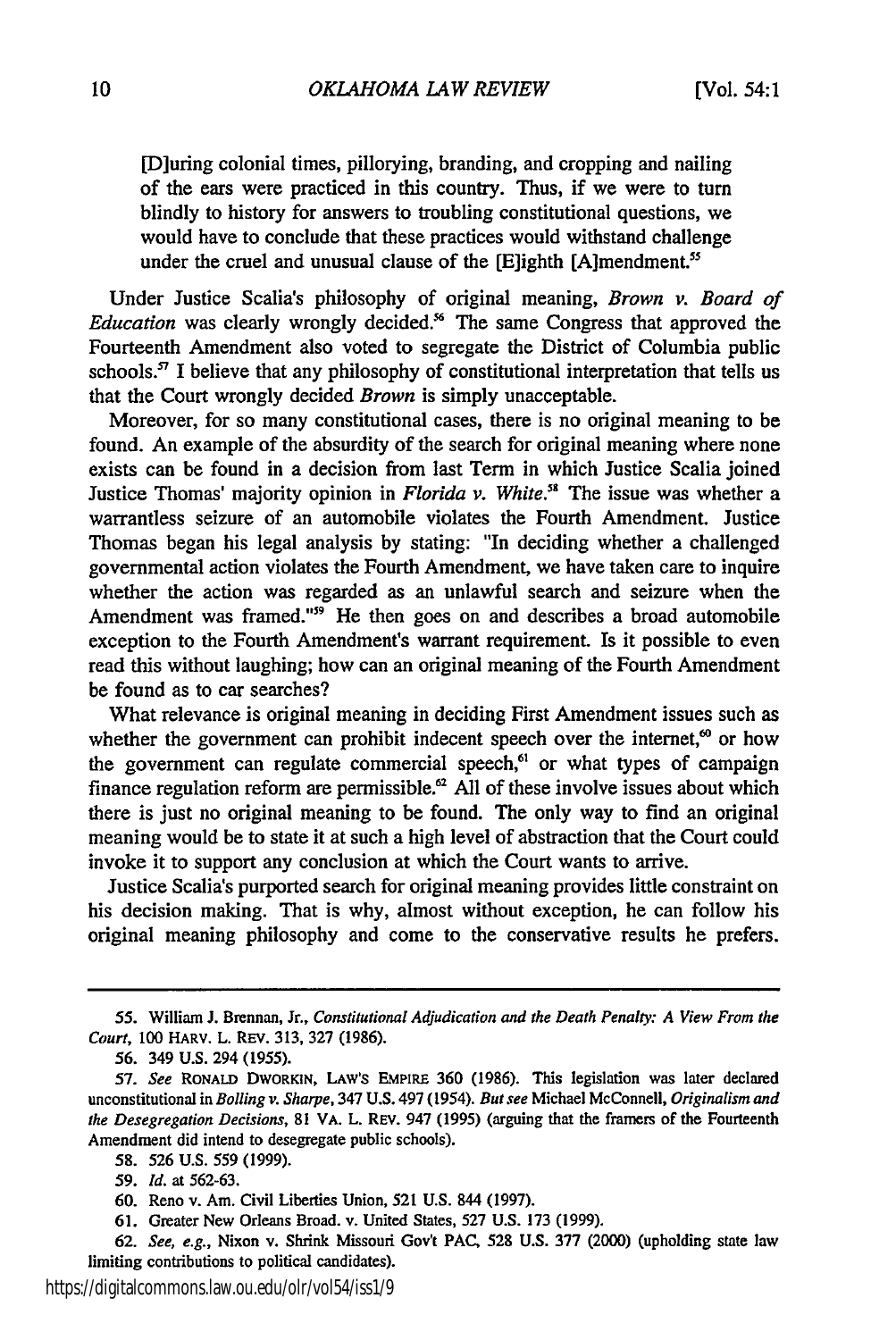Another Justice could follow original meaning and use it to justify liberal results. Justice Scalia's constitutional jurisprudence falsely assumes an ascertainable original meaning that can be determined from historical practices and wrongly assumes it should control modem constitutional decision making.

#### *C. Tradition*

A third appeal for external principles of constitutional law is tradition. Some, often including the Supreme Court, say that tradition should be a, or even *the,* guide in interpreting the Constitution.<sup>63</sup> The Court in recent years has rejected protection of fundamental rights if they are unsupported by the text, the framers' intent, or tradition.

For example, in *Bowers v. Hardwick*,<sup> $\alpha$ </sup> the Court ruled that the right to privacy under the Constitution does not include a right for consenting adults to engage in homosexual oral or anal sexual activity, even in the privacy of their own homes.<sup>65</sup> Justice White, writing for the majority, said the Court should protect rights as fundamental only if they are supported by the Constitution's text, the framers' intent, or a tradition of being safeguarded. He said: "The Court is most vulnerable and comes nearest to illegitimacy when it deals with judge-made constitutional law having little or no cognizable roots in the language or design of the Constitution."<sup>66</sup> White said neither the text nor tradition justified finding a fundamental right to engage in homosexual activity. He stated:

It is obvious to us that neither of these formulations would extend a fundamental right to homosexuals to engage in acts of consensual sodomy. Proscriptions against that conduct have ancient roots. Sodomy was a criminal offense at common law and was forbidden by the laws of the original 13 states when they ratified the Bill of Rights. In 1868, when the Fourteenth Amendment was ratified, all but 5 of the 37 States in the Union had criminal sodomy laws. In fact, until 1961, all 50 states outlawed sodomy, and today, 24 States and the District of Columbia continue to provide criminal penalties for sodomy performed in private and between consenting adults. Against this background, to claim that a right to engage in such conduct is 'deeply rooted in this Nation's history and tradition' or 'implicit in the concept of ordered liberty is, at best, facetious.<sup>67</sup>

<sup>63.</sup> *See, e.g.,* Poe v. Ullman, 367 U.S. 497, **522-55** (1961) (Harlan, J., dissenting); Adamson v. California, **332 U.S.** 46, **59-68** (1947) (Frankfurter, **J.,** concurring) (describing tradition as the basis for interpreting due process).

<sup>64. 478</sup> U.S. **186** (1986). **65.** *Id.*

**<sup>66.</sup>** *Id.* at 194.

<sup>67.</sup> *Id.* at 192-94.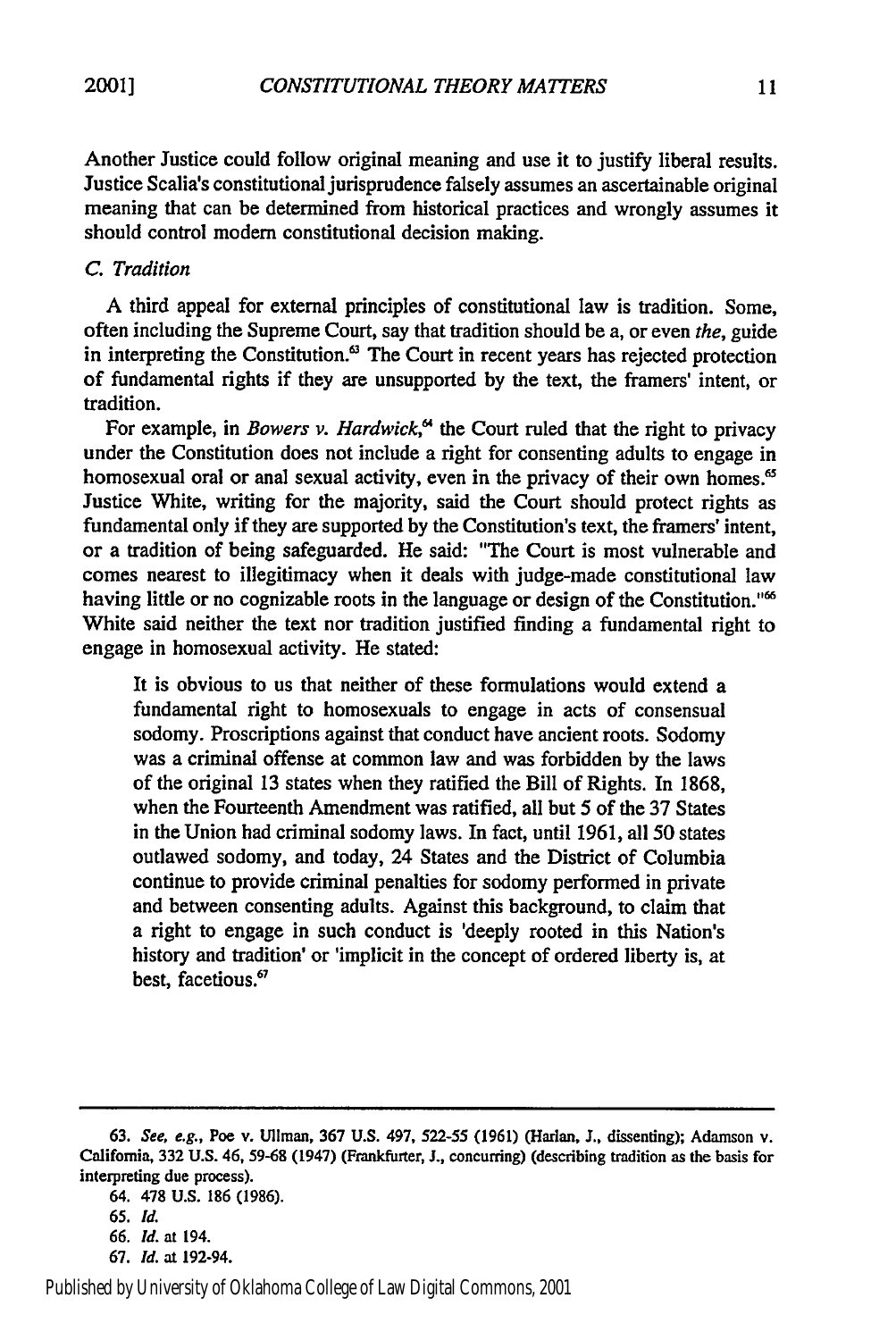More recently, in *Washington v. Glucksberg*,<sup>68</sup> the Court rejected a constitutional right to physician-assisted suicide because the right is not in the text, intended by the framers, or reflected in an unbroken tradition. $\mathcal{P}$ 

The Court may look at tradition, like framers' intent or practices when the Constitution was adopted. However, it should not make tradition - or its absence determinative in constitutional interpretation. First, generally traditions are not waiting to be discovered; traditions are interpretations of history. A tradition or absence of tradition can be found in support of almost any practice. In *Bowers, the* Court could have emphasized the tradition of a near majority of states since 1961 that eliminated their laws prohibiting private consensual homosexual activity or the tradition of such laws early in American history. In *Glucksberg,* the Court could have stressed the tradition of protecting liberty for fundamental decisions concerning life and death or the tradition of laws prohibiting aiding a suicide.

It all depends on the level of abstraction at which the tradition is stated." If the tradition is stated abstractly enough, any right can be made consistent with it. At the highest level of abstraction, the framers desired to protect human freedom and to advance liberty and equality. Besides, United States history is so diverse that the Court can find almost any value in some tradition. As the historian Garry Wills observed, "Running men out of town on a rail is at least as much a part of American tradition as declaring unalienable rights."<sup>71</sup>

Second, the focus on tradition confuses descriptive and normative inquiries. Tradition can tell us what was done, but it cannot inform us as to what is a desirable interpretation of the Constitution. For example, in dissent in *Bowers v. Hardwick,* Justice Blackmun argued that the tradition of laws prohibiting homosexual activity was not a sufficient basis for finding them to be constitutional. He wrote: "Like Justice Holmes, I believe that '[i]t is revolting to have no better reason for a rule of law than that so it was laid down in the time of Henry IV.""

My objection is to seeing tradition as a method of interpretation that makes value choices by the Justices unnecessary. Yet, this is how it is presented. For example, in his concurring opinion in *Griswold v. Connecticut*,<sup>73</sup> Justice Goldberg argued for using the Ninth Amendment to protect a right to privacy and stated that tradition makes it unnecessary for Justices to make value choices. He wrote:

In determining which rights are fundamental, judges are not left at large to decide cases in light of their personal and private notions. Rather, they must look to the 'traditions and (collective) conscience of our people' to determine whether a principle is 'so rooted (there) ... as to be ranked as fundamental.' The inquiry is whether a right involved 'is

73. 381 U.S. 479 (1965).

<sup>68. 521</sup> U.S. 702 (1997).

<sup>69.</sup> *Id.*

**<sup>70.</sup>** *See* **LAURENCE TRIBE** & **MICHAEL** DORF, ON **READING THE CONSTITUTION (1991).**

**<sup>71.</sup>** GARRY WILLS, INVENTING AMERICA xiii **(1978).**

<sup>72.</sup> *Bowers,* **478** U.S. at 199 (quoting Oliver Wendell Holmes, *The Path of the Law,* 10 HARV. L. REv. 457, 469 (1897)).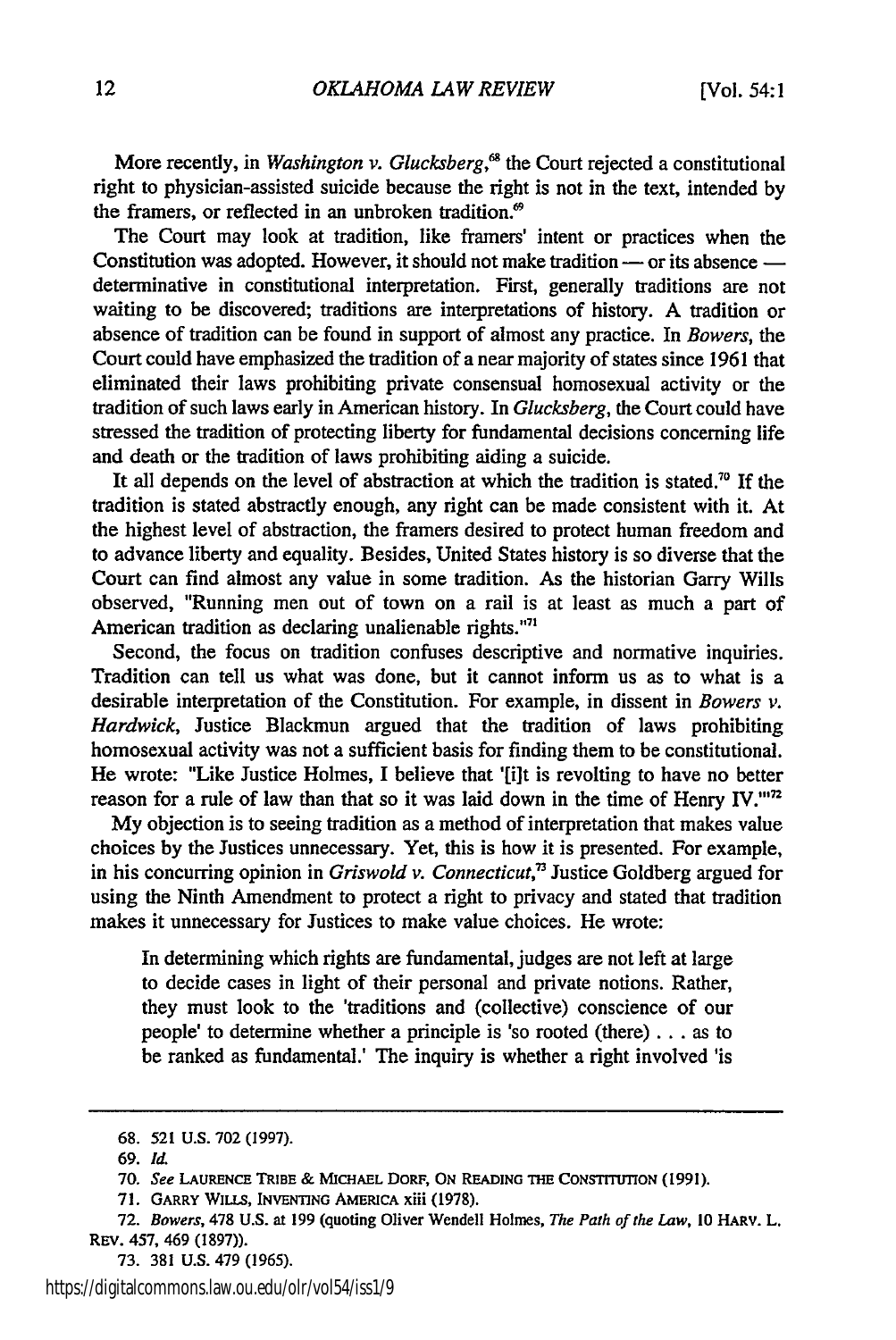of such a character that it cannot be denied without violating those 'fundamental principles of liberty and justice which lie at the base of all our civil and political institutions.'74

The quest is for value-neutral judging in constitutional law. Originalism, original meaning, and tradition are all about that pursuit.

#### *II1. Value Choices Are Inevitable and Desirable In Constitutional Law*

The emperor really has no clothes. Justices inescapably must  $-$  and should  $$ make value choices in interpreting the Constitution. This is not to say that constitutional law is a matter of whim; but it is to say that each Justice must make value choices in deciding the appropriate meaning of constitutional provisions and how to apply them. Deciding whether the term liberty protects a right to engage in private homosexual activity or a right to abortion or a right to physician-assisted suicide inherently requires a value choice. Rejecting a right is every bit as much a value choice as finding it. Ultimately, the role of the Justice is to decide what he or she believes is the best meaning of the Constitution and then write an opinion justifying that view.

This, of course, is what constitutional law always has been about. My central position is that it is desirable for society to have an institution, such as the judiciary, that is accorded great discretion in imparting specific, modem content to constitutional provisions. The Supreme Court's role in interpreting the general language of the Constitution is to identify those values so important that they should be protected from majority rule. I readily concede that this involves judicial choices about what values to safeguard. Judges certainly can look to the framers' intent and the original meaning and tradition, but none of these sources are authoritative or binding. Ultimately, Justices must decide, to the best of their ability, what are the values worthy of constitutional protection in interpreting words such as "liberty" and "equal protection." It is not a matter of subjective preference in the sense of whim; it is Justices being responsible for articulating and defending, based on all available sources, what they regard as the appropriate content of the Constitution's language.

In this section, I simply want to make the point that value choices are inherent in constitutional decision making. First, value choices are inevitable in deciding the meaning of particular constitutional provisions. Much of the Constitution is written in open-textured language using phrases such as "commerce... among the several States,"<sup>75</sup> "necessary and proper,"<sup>76</sup> "freedom of speech,"<sup>77</sup> "due process of law,"<sup>78</sup> "liberty,"<sup>79</sup> "tak[ing],"<sup>80</sup> "equal protection,"<sup>81</sup> and "cruel and unusual

<sup>74.</sup> *Id.* at 493 (Goldberg, J., concurring). **1"**

**<sup>75.</sup> U.S. CONST.** art. I, § **8,** cl. **3** ("To regulate commerce with foreign nations, and among the several States, and with the Indian tribes.").

**<sup>76.</sup>** *Id. §* 8, cl. 18 ("To make all Laws which shall be necessary and proper").

**<sup>77.</sup>** *Id.* amend. I.

<sup>78.</sup> *Id.* amend. V, amend. XIV, § I.

**<sup>79.</sup>** *Id.* pmbl. ("in order to... secure the Blessings of Liberty").

<sup>80.</sup> *Id.* amend. V ("nor shall private property be taken for public use, without just compensation").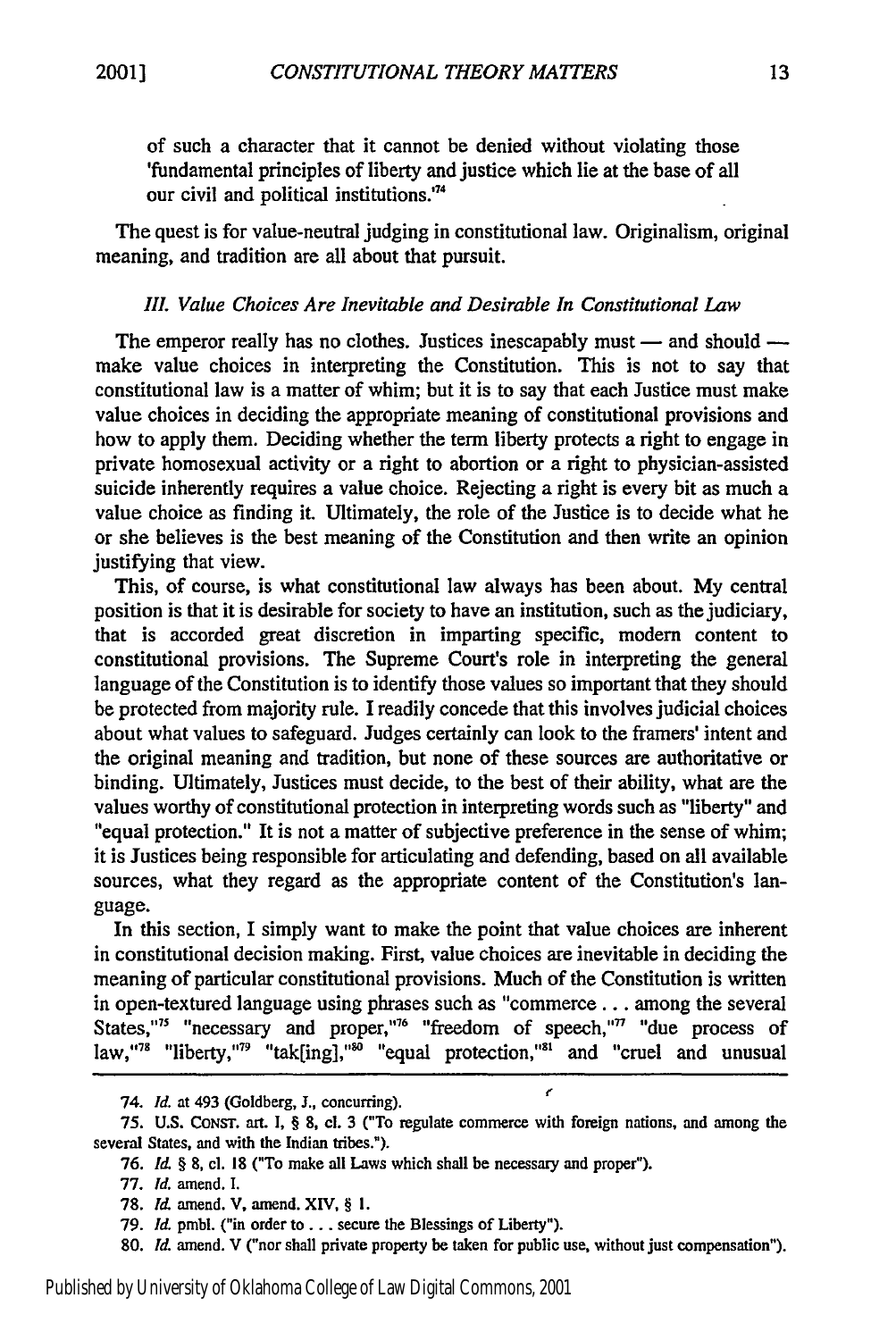punishment."<sup>82</sup> How should the Court decide the content and meaning of these and other similar clauses that are found throughout the Constitution? How should the Court decide what is "commerce among the states," or what is a "taking," or what constitutes "cruel and unusual punishment"?

There is no doubt that this open-textured language is what has allowed the Constitution to survive for over 200 years and to govern a world radically different from the one that existed when it was drafted. But it is this very nature of the Constitution that requires that courts may use value choices in interpreting it and in deciding its meaning.

Consider a simple example. Does a neutral law of general applicability, such as a law that prevents Native Americans from using peyote as required by their religions, violate the Free Exercise Clause?" This requires the Court make a value choice, weighing the importance of protecting minority religions from government burdens with the desire to defer to majority rule. The Court cannot resolve the issue without a value choice.

Second, even when a right exists, the Court must make value choices in deciding whether there has been an infringement. When is the government's action sufficiently intrusive as to be an infringement and warrant justification? Is repealing laws that protect gays and lesbians from discrimination and precluding the enactment of additional laws to be regarded as discrimination?<sup>34</sup> Is there an infringement of the First Amendment when the government prohibits recipients of federal funds from providing abortion counseling or referrals?<sup>85</sup> These questions necessitate value choices.

Third, inevitably in constitutional law courts must face the question of what, if any, government justifications are sufficient to permit the government to interfere with a fundamental right or to discriminate. Even though the First Amendment says that Congress shall make "no law" abridging freedom of speech, the Court has never regarded that provision as an absolute. Although the Fourteenth Amendment says that states shall not deny any person equal protection of the laws, inevitably states must draw distinctions among people. The question is whether the government's action is sufficiently justified and whether the means are adequately related to the ends. This obviously entails value choices.

It is interesting that Justices and scholars have focused on developing theories for answering the first question  $-$  whether a right exists. But they have ignored the value choices inherent in deciding whether there is an infringement and whether a justification is sufficient. The quest for a new formalism is as misguided as the formalism of a century ago. Both are an impossible and misdirected quest for valueneutral judging.

**<sup>81.</sup>** *Id.* amend. XIV, § 1.

**<sup>82.</sup>** *Id.* amend. **VIII.**

<sup>83.</sup> *See* Employment Div., Dep't of Human Res. v. Smith, 494 U.S. **872** (1990) (free exercise clause is not violated **by** a neutral law of general applicability).

<sup>84.</sup> *See* Romer v. Evans, **517 U.S. 620 (1996).**

**<sup>85.</sup>** *See* Rust v. Sullivan, **500 U.S. 173 (1991).**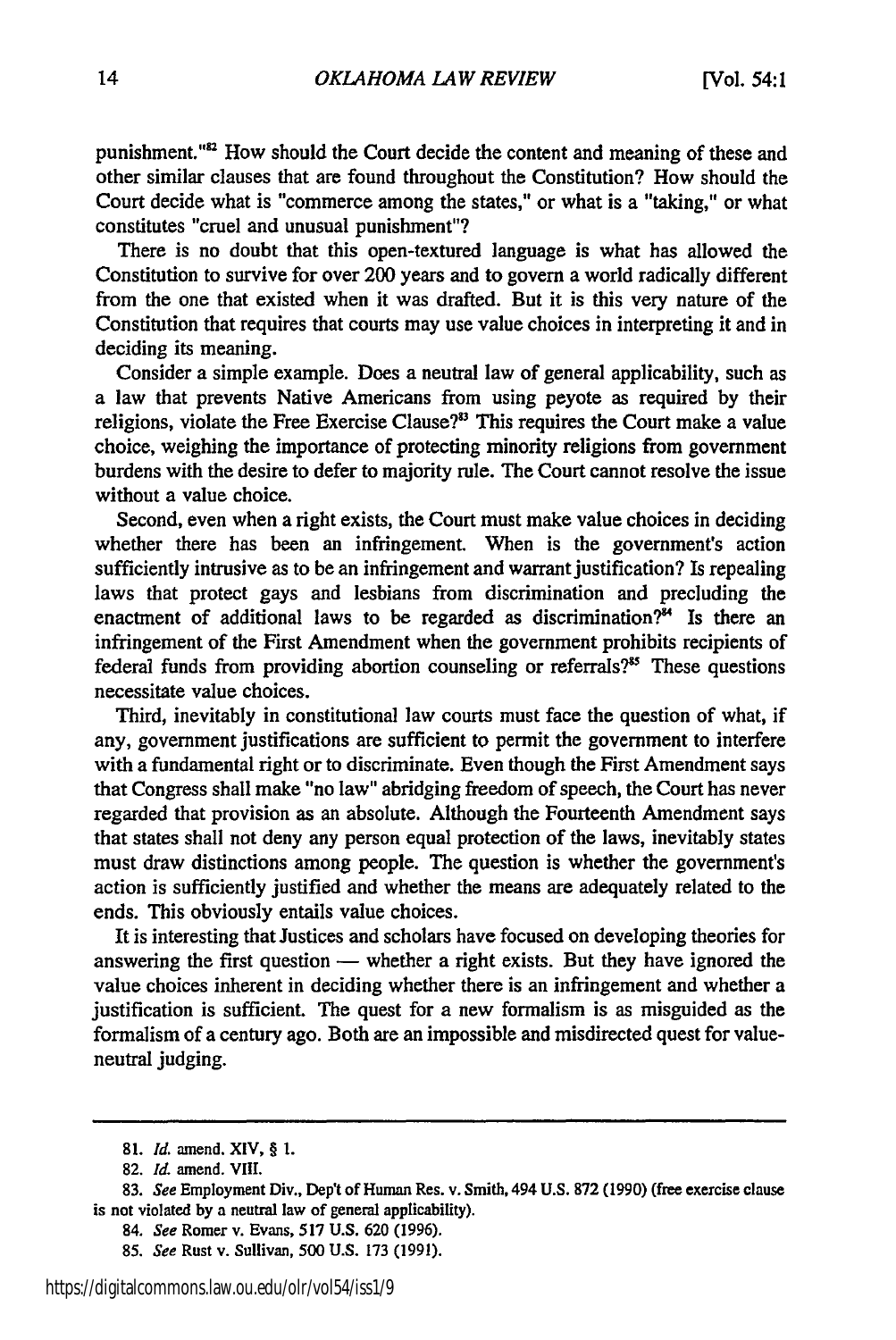#### IV. *Getting Past Formalism: Developing a Constitutional Jurisprudence*

There is a great cost to pretending that judging in constitutional cases can be value neutral. Value choices are hidden and implicit. The preferable alternative would be for the value choices to be transparent and explicit. This would facilitate discussion and debate among Justices and the legal community.

Consider a simple example. Over the last several years, the Supreme Court has dramatically increased state sovereign immunity.<sup>86</sup> Ultimately, the issue is a value choice between the importance of state immunity and of state accountability. Yet, this value choice is hardly apparent from reading the Court's decisions. The Court bases its decisions, such as in *Alden v. Maine,* on history and tradition, avoiding recognizing or defending its obvious value choice. The Court never faces the fundamental question: why is it more preferable, as a matter of constitutional law, for states to have sovereign immunity when sued for violating federal law than it would be for states to be amenable to lawsuits?

I believe that in interpreting the Constitution it is appropriate for the Court to protect values that are not clearly stated in the text or intended by the framers or traditionally protected. I believe that non-originalist decisions safeguarding the right to marry,<sup>87</sup> the right to custody of one's children,<sup>88</sup> the right to control their upbringing,<sup>89</sup> the right to procreate,<sup>90</sup> the right to purchase and use contraceptives, $91$  and the right to abortion<sup>92</sup> were correct. None of these can be defended based on text, intent, or tradition.

Lest this be dismissed as just the views of an unquestionably liberal academic, consider the words of three Supreme Court Justices. In *Planned Parenthood v. Casey,93* the joint opinion of Justices O'Connor, Kennedy, and Souter expressly considered and rejected the argument that the Constitution is limited to moral values and principles fairly attributable to the text or intent or tradition. $<sup>94</sup>$  They wrote:</sup>

It is also tempting, for the same reason, to suppose that the Due Process Clause protects only those practices, defined at the most specific level, that were protected against government interference by other rules of law when the Fourteenth Amendment was ratified. But such a view would be inconsistent with our law. It is a promise of the Constitution

**<sup>86.</sup>** *See, e.g.,* Kimel v. Fla. **Bd.** of Regents, **528 U.S. 62** (2000) (states cannot be sued for violating the Age Discrimination in Employment Act); Alden v. Maine, 527 **U.S.** 706 (1999) (states cannot be sued in state court without their consent).

**<sup>87.</sup>** Loving v. Virginia, **388 U.S.** 1 (1967).

<sup>88.</sup> Weinberger v. Wiesenfeld, 420 **U.S.** 636, 652 (1975) ("constitutionally protected right to the 'companionship, care, custody, and management' of 'the children he has sired and raised").

<sup>89.</sup> Troxel v. Granville, 530 **U.S.** 57 (2000); Pierce v. Soe'y of Sisters, **268** U.S. 510 (1925); Meyer v. Nebraska, 262 **U.S.** 390 (1923).

<sup>90.</sup> Skinner v. Oklahoma, 316 **U.S.** 535 (1942).

<sup>91.</sup> Griswold v. Connecticut, **381 U.S.** 479 (1965).

<sup>92.</sup> Roe v. Wade, 410 U.S. 113 (1973).

<sup>93. 505</sup> **U.S.** 833 (1992).

<sup>94.</sup> *Id.* at 847-49.